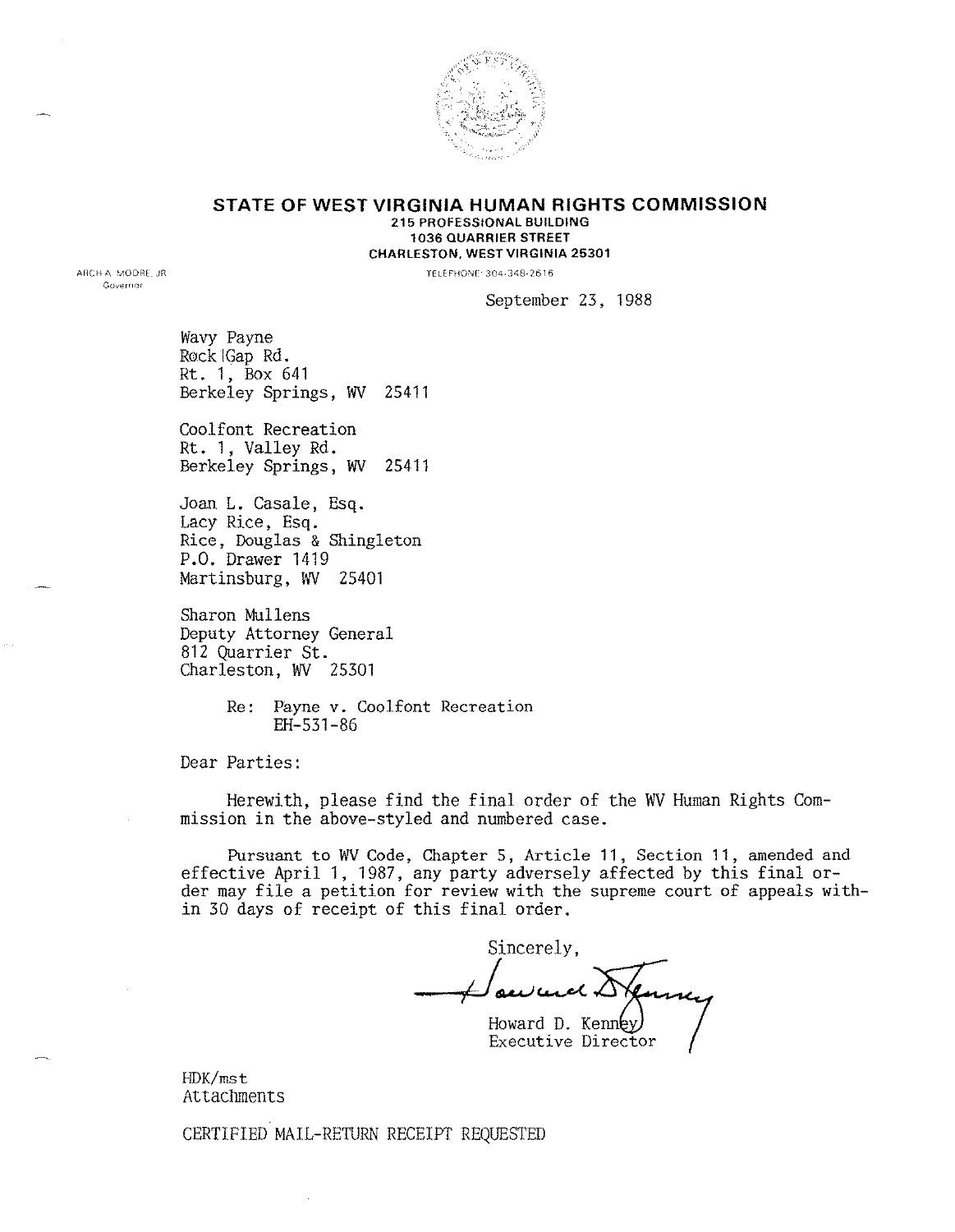NOTICE OF STATUTORY RIGHT TO JUDICIAL REVIEW

|  |  |        |  |  | we . |  | v | Ч |
|--|--|--------|--|--|------|--|---|---|
|  |  | ------ |  |  |      |  |   |   |

Enr. H. B. 2628]

 $\mathcal{Z}$ 

#### 116 this article.

 $\tau$ S

 $\mathfrak{S}$ 

23 29 30

 $25$  $25$  $27\,$ 

ti di Alban

. . .. ~

1~

t

tion of the compact of the compact of the compact of the compact of the compact of the compact of the compact of the compact of the compact of the compact of the compact of the compact of the compact of the compact of the

IIL

 $\S$ 5-11-11.  $\,$  Appeal and enforcement of commission order:

(a) From any final order of the commission, an  $\frac{1}{2}$ application for review may be prosecuted by either S. party to the supreme court of appeals within thirty days  $\overline{\textbf{r}}$  the receipt thereof by the filing of a petition ÷ therefor to such court against the commission and the  $\overline{5}$ adverse party as respondents, and the clerk of such court shall notify each or' the respondents and the commission of the filing of such petition. The commis-9 sion shall, within ten days after receipt of such notice. 10 file with the clerk of the court the record of the 11 proceedings had before it, including all the evidence The court or any judge thereof in vacation may  $1<sup>2</sup>$  $1.5$ thereupon determine whether or not a review shall be granted. And if granted to a nonresident of this state l~ 15 he shall be required to execute and file with the clerk 16 – before such order or review shall become effective, a 17 bond. with security to be approved by the clerk. 18 conditioned to perform any judgment which may be 19 awarded against him thereon. The commission may 20 certify to the court and recuest its decision of any 21 question of law arising upon the record. and withhold  $22$   $^{\circ}$  its further proceeding in the case. pending the decision 23 of court on the certified question, or until notice that the  $24-$  court has declined to docket the same. If a review be granted or the certified question be docketed for hearing, the cierk shall notify the board and the parties litig ant or their attorneys and the commission of the fact by mail. If a review be granted or the certified question docketed, the case shall be heard by the court in the manner provided for other cases.

The appeal procedure contained in this subsection shall be the exclusive means of review. notwithstanding the provisions of chapter twenty-nine-a of this code: *Procided.* That such exclusive means or review shall not apply to any case wherein an appeal or a petition far enforcement of a cease and desist order has been filed with a circuit court of this stare prior to the first day of April. one thousand nine hundred eighty-seven.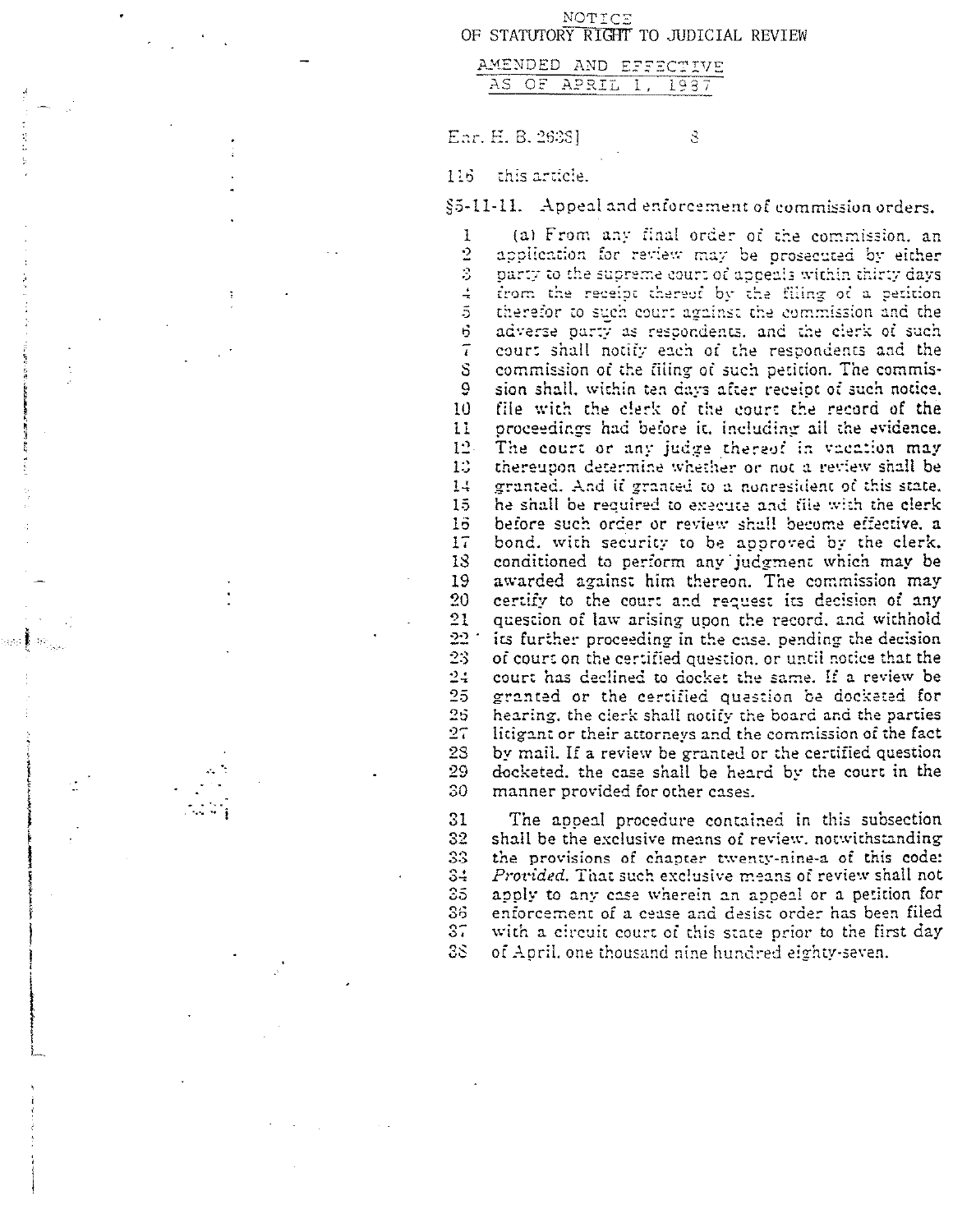# 9 [Enr. H. B. 2638]

39 (b) In the event that any person shall fail to obey a  $40$ final order or the commission within thirty days after  $\div 1$ receipt of the same. or. if applicable. within thirty days  $42$ after a final order of the supreme court of appeals, a  $4.3$ parry or the commission may seek an order from the  $\frac{1}{2}$ circuit court for its enforcement. Such proceeding shall  $+5$ be initiated by the filing of a petition in said court, and -!6 served upon the respondent in the manner provided by 47 law for the service of summons in civil actions: a hearing 48 shall be held on such petition' within sixty days of the 49 date of service, The court may grant appropriate 50 temporary relief. and shall make and enter upon the 51 pleadings. testimony and proceedings such order as is 52<br>53 necessary to enforce the order oc the commission or supreme court of appeals.

 $\mathfrak{M}^{(1)}_{\mathcal{C}} \cong \mathcal{C}^{(1)}_{\mathcal{C}(\mathcal{C})}$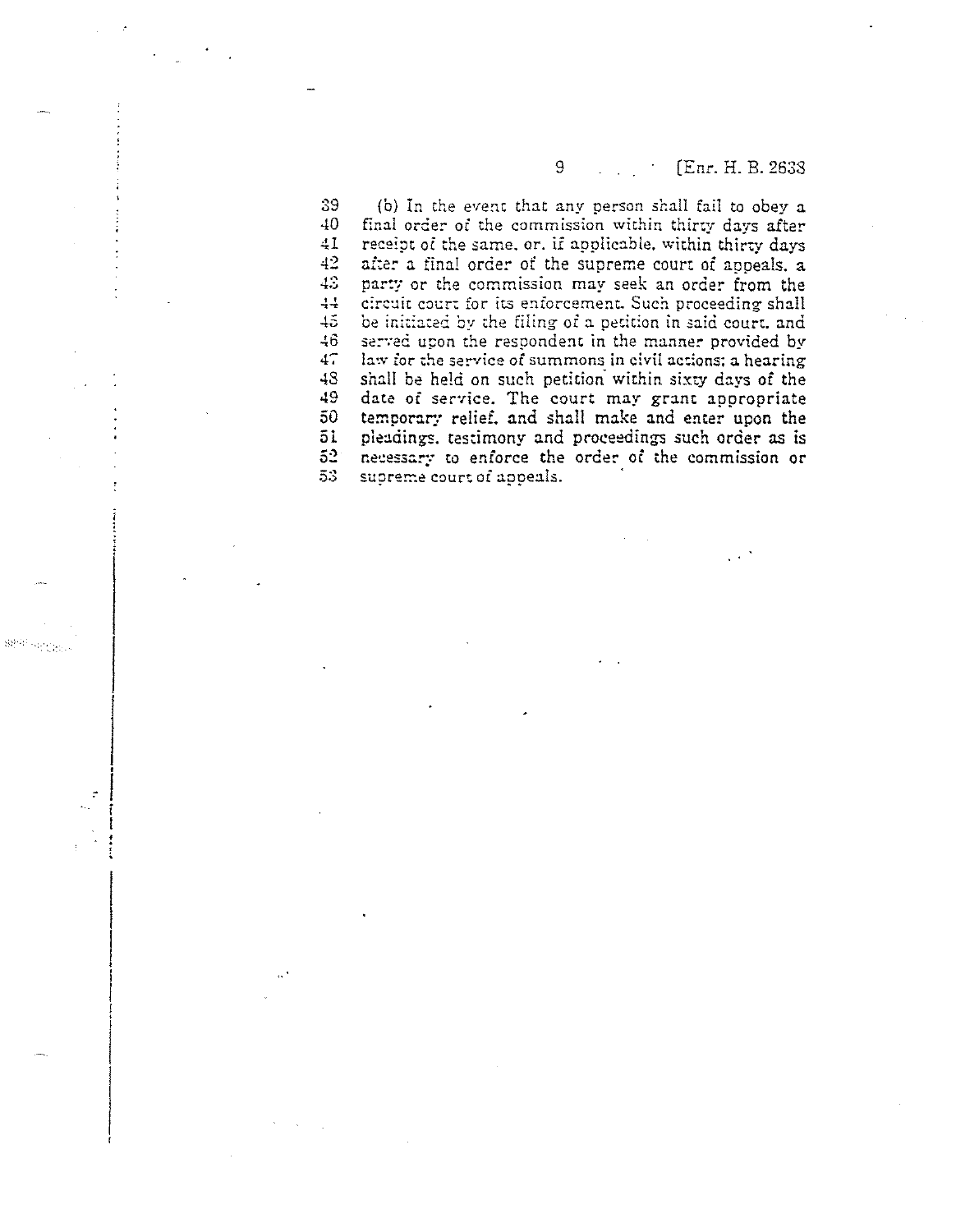# **BEFORE THE WEST VIRGINIA HUMAN RIGHTS COMMISSION**

WAVY P. PAYNE,

Complainant,

vs.

ing.<br>Se

Docket No. EH-531-86

COOLFRONT RECREATION,

Respondent.

#### o R D E R

On the 31st day of August, 1988, the West Virginia Human Rights Commission reviewed the proposed order and decision of Hearing Examiner, Theodore R. Dues, Jr., in the above-captioned matter. After consideration of the aforementioned and exceptions thereto, the Commission does hereby adopt said proposed order and decision, encompassing proposed findings of fact and conclusions of law, as its own, with the modifications and amendments set forth below.

In the SUbsection entitled Conclusions of Law, par. 13, p. 12, and in the subsection entitled Proposed Order, par. 3, p. 13, the figure "\$25,000.00" shall be deleted and the figure "\$5,000.00" substituted therefor.

It is hereby ORDERED that the Hearing Examiner's proposed order and decision, encompassing findings of fact and conclusions of law, be attached hereto and made a part of this final order except as amended by this final order.

By this final order, a copy of which shall be sent by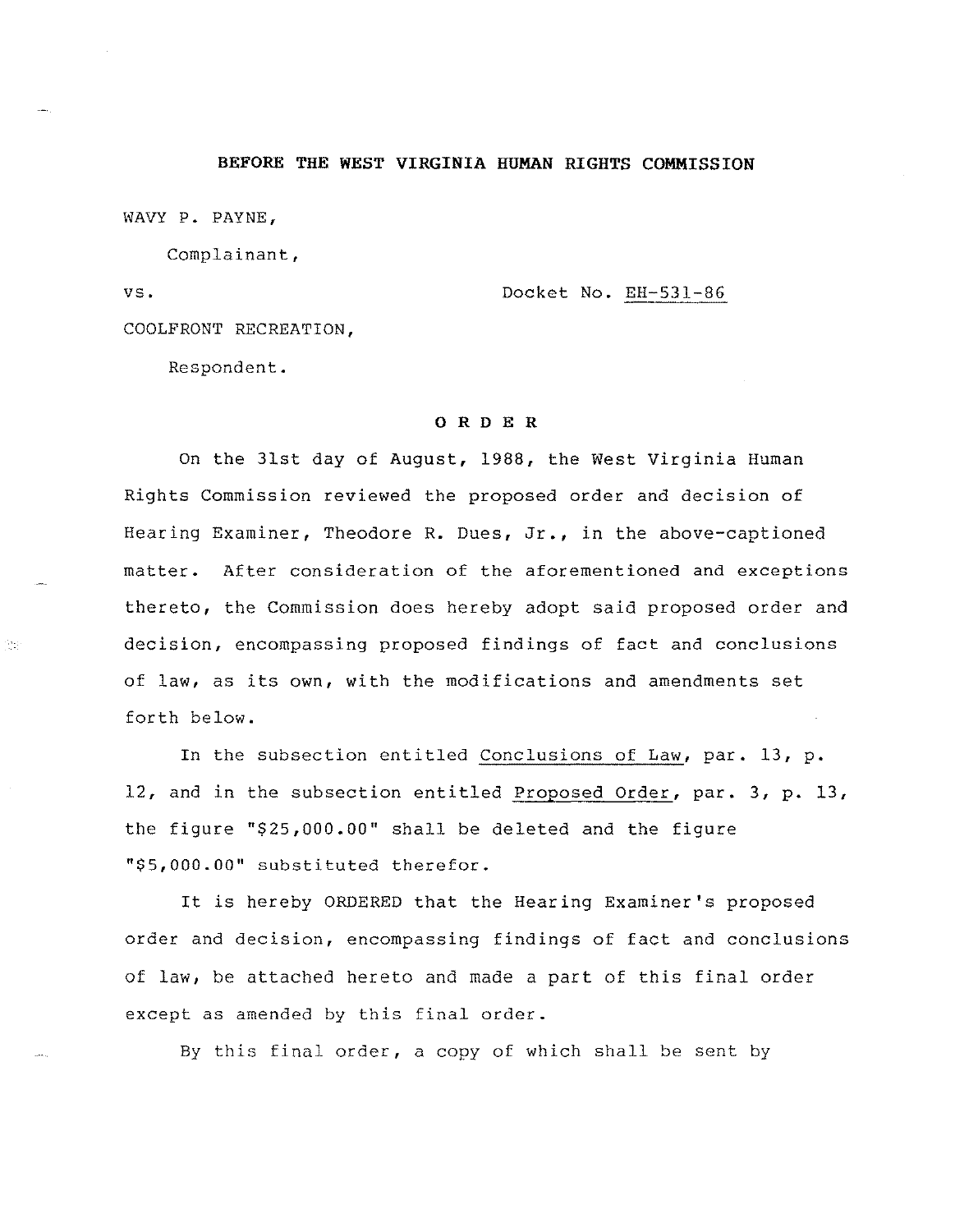certified mail to the parties, the parties are hereby notified that they have ten days to request a reconsideration of this final order and that they must seek jydicial review.

 $\frac{2e\rho f}{\sqrt{2}}$  $, 1988.$ ENTERED this <u>/6'</u> day of

Respectfully Submitted,

etherpeal rear

CHAIR **CHAIR** WV HUMAN RIGHTS COMMISSION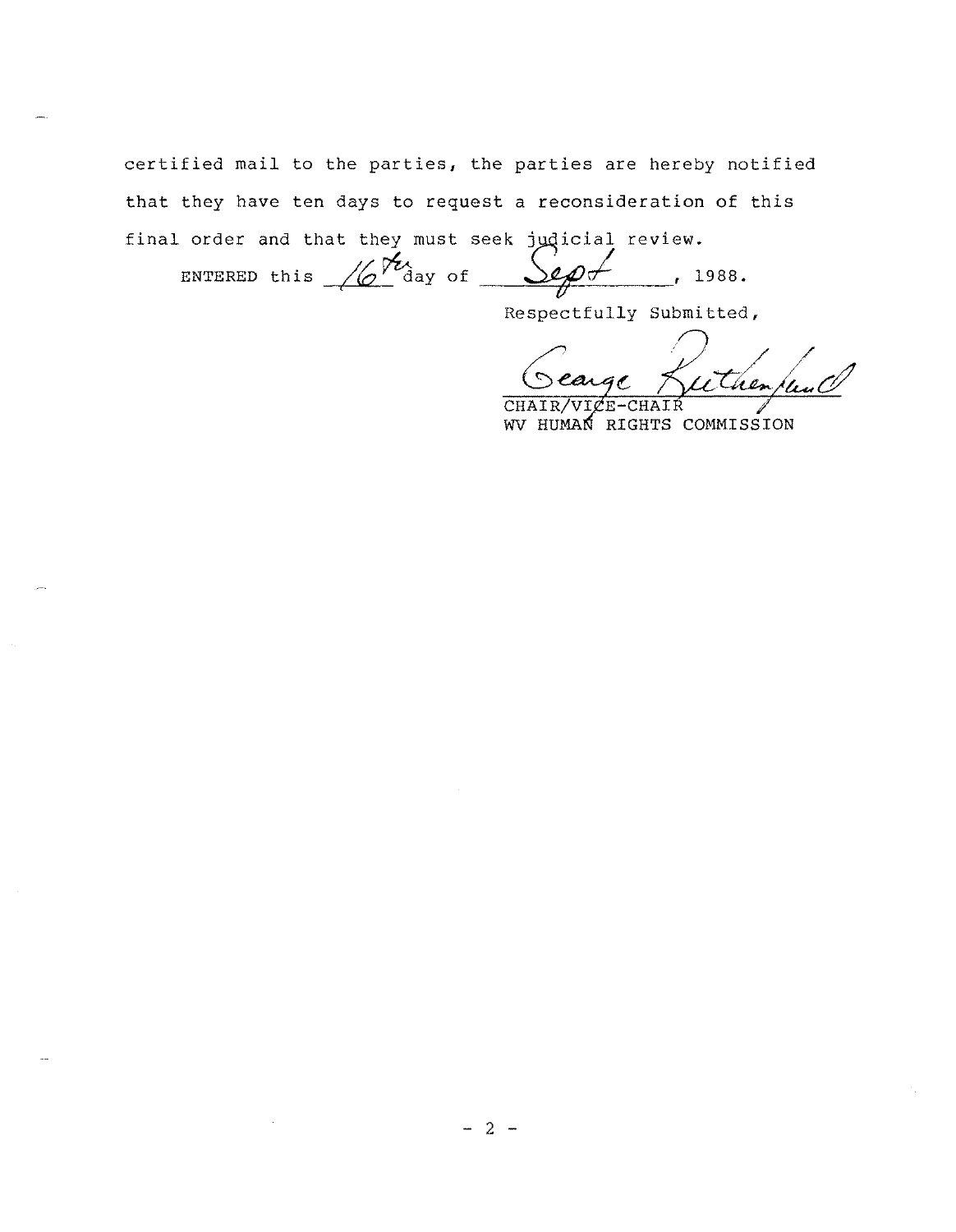# BEFORE THE WEST VIRGINIA HUMAN RIGHTS COMMISSIONE IVED

JUL 1 2 1988

W.V. HUMAN RIGHTS COMM.

WAVY P. PAYNE,

**SOUTH OF BUILDING TO A STATISTICS.** 

Complainant,

v. DOCKET NO.: EH-531-86

COOLFONT RE-CREATION,

Respondent.

# EXAMINER'S RECOMMENDED FINDINGS OF FACT AND CONCLUSIONS OF LAW

This matter matured for public hearing on the 11th of December, 1986. The hearing was held in Morgan County Courthouse, Berkeley Springs, west Virginia. The hearing panel on each day consisted of Theodore R. Dues, Jr., Hearing Examiner and George Rutherford, Hearing Commissioner.

The Complainant appeared in person and by her counsel, Heidi A. Kossuth. The Respondent appeared by its representative, Martha Ashelman and by its counsel, Lacy I. Rice, Jr. and Joan Casale.

After a review of the record, any exhibits admitted in evidence, any stipulations entered into by the parties, any matters for which the Examiner took judicial notice during the proceedings, assessing the credibility of the witnesses and weighting the evidence in consideration of the same, the Examiner makes the following findings of fact and conclusions of law. To the extent that these findings and conclusions are generally consistent to any proposed findings of fact and conclusions of law submitted by the parties, the same are adopted by the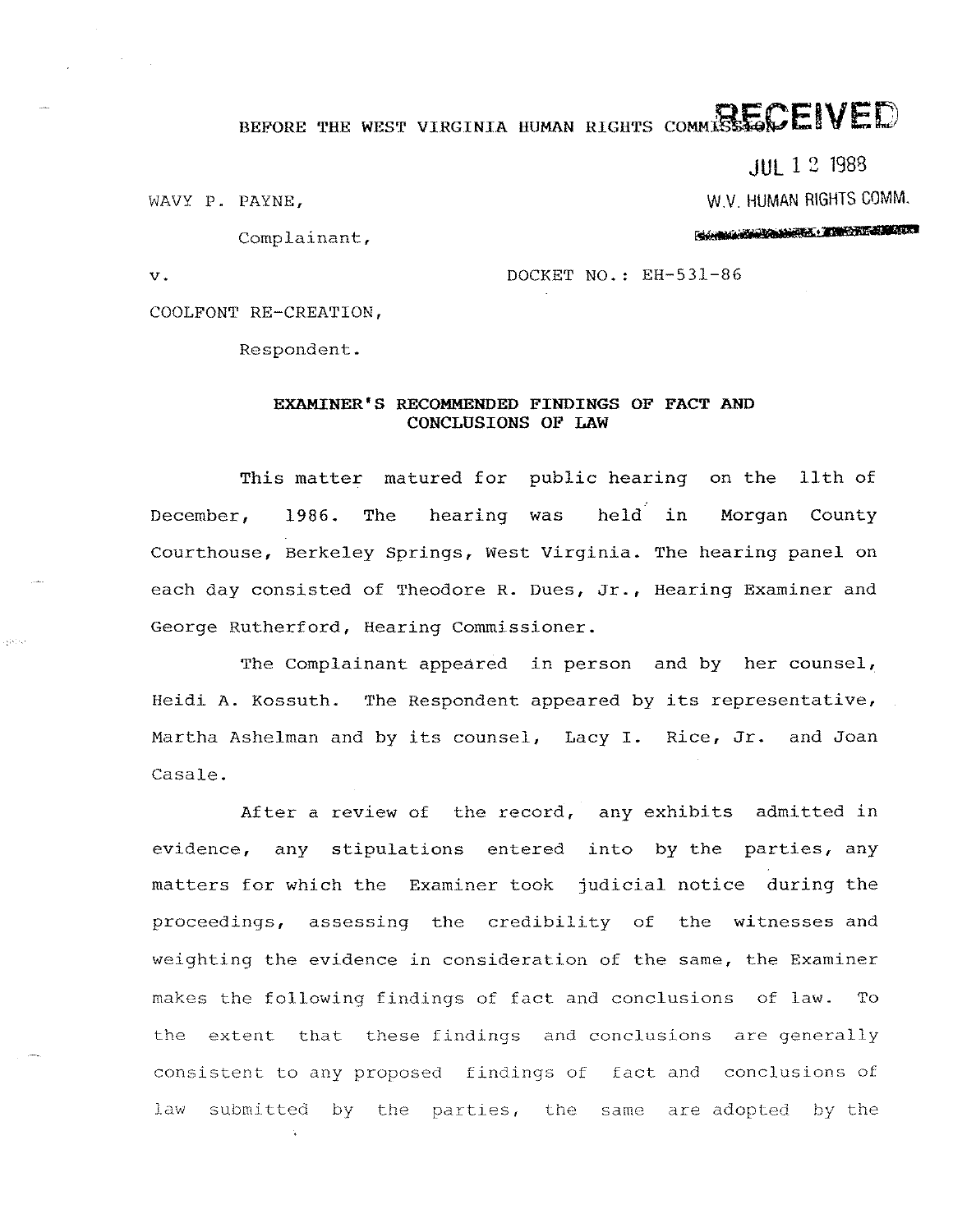Examiner, and conversely, to the extent the same are inconsistent to these findings and conclusions, the same are rejected.

# **ISSUES**

1. Is the Complainant a qualified handicapped person within the meaning of the act.

2. If so, did the Respondent discriminate against the Complainant because of her handicap, or fail to make reasonable accommodation for her handicap.

3. If so, to what relief is the Complainant entitled.

#### **FINDINGS OF FACT**

1. The Complainant was employed by the Respondent from April 21, 1979, to February 28, 1986, at which time she was terminated.

2. The Complainant was initially examined by her physician, Dr. Gayle, on January 2, 1986 with a complaint of head ache and chest pains.

3. The Complainant performed the duties of housekeeper during her tenure with the Respondent. During the initial physical examination performed by Dr. Gayle, the Complainant, was determined to have high blood pressure. At that time Dr. Gayle was unable to determine the cause for the high blood pressure and prescribed Sectral, an anti-hypertensive. The Complainant was instructed to take the mediciation as prescribed and to return for further review at a later date.

4. The position of housekeeper entailed operating a vacuum cleaner, general cleaning, moving furniture and carrying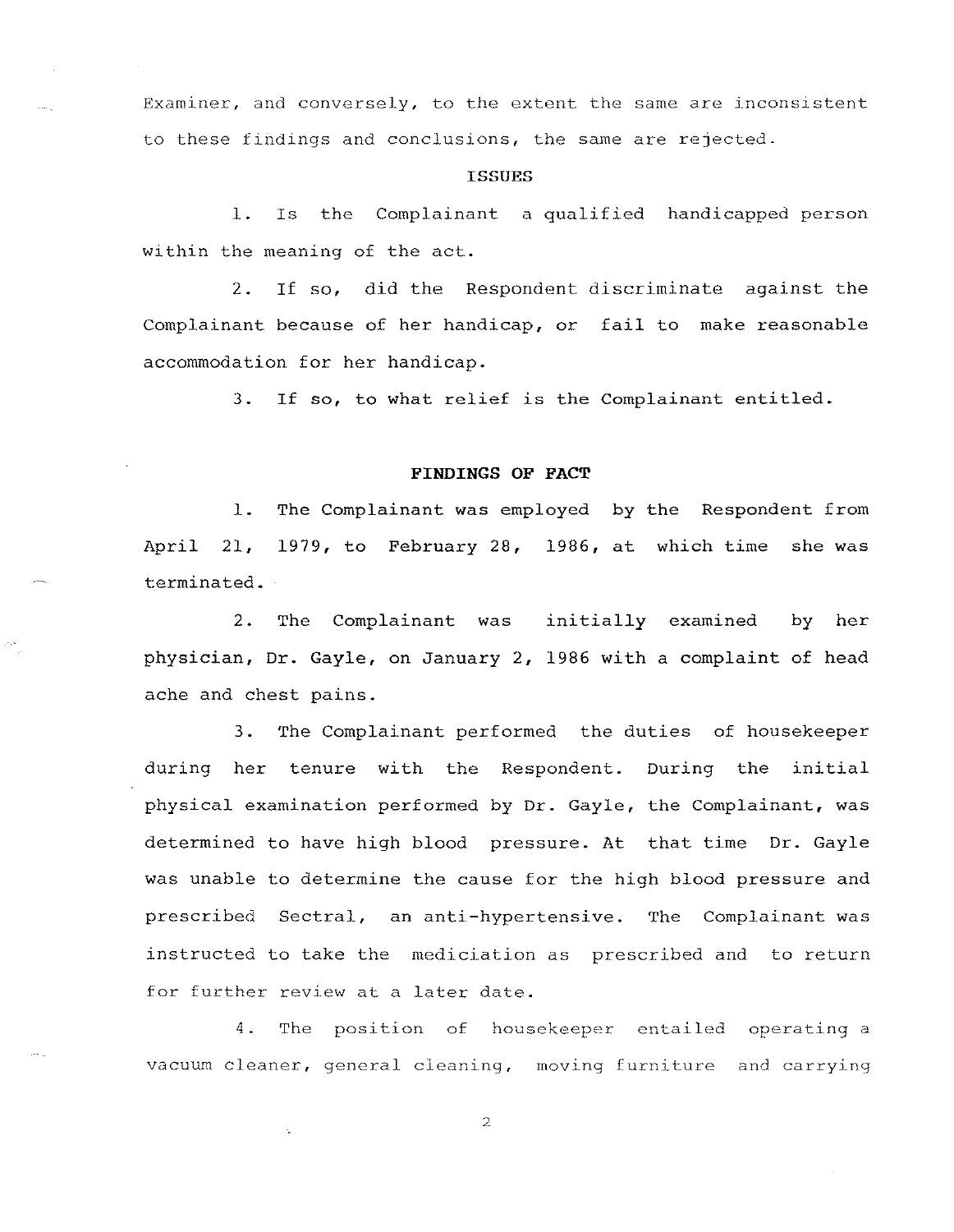supplies and linen up to the rooms.

5. The Complainant was examined again by Dr. Gayle on January 6, 1986. Her blood pressure at that time was still in the hypertensive range. Dr. Gayle concluded, during this examination, that the Complainant was suffering from hypertension with a headache. At that time, he prescribed Capoten, another anti-hypertensive. Also, as a result of the personal problems the Complainant was realizing with her family and his concern for the same, Dr. Gayle prescribed Norpramine, an anti-depressant drug. The Complainant was instructed to take the medication as prescribed, to return in two days for a blood pressure check and in two weeks for a complete physical.

6. The conclusory diagnosis after the Complainant's January 6, 1986, examination was hypertension and depressive anxiety.

7. On January 8, 1986, a nurse at Dr. Gayle's office took the Complainant's blood pressure and the same was 138/76. On Janaury 10, 1986, her blood pressure was 105/90.

8. The Complainant was released for work by Dr. Gayle effective January 13, 1986. The Complainant was restricted in her duties to no heavy lifting or pushing. Dr. this restriction to apply to anything more than 25 to 30 pounds Gayle defined for lifting and for pushing, anything that was not easily moved with a reasonable force.

9. The Complainant returned to work after Janaury 13, 1986, for six or seven days after which time, the Complainant was notified by management of Respondent not to return to work until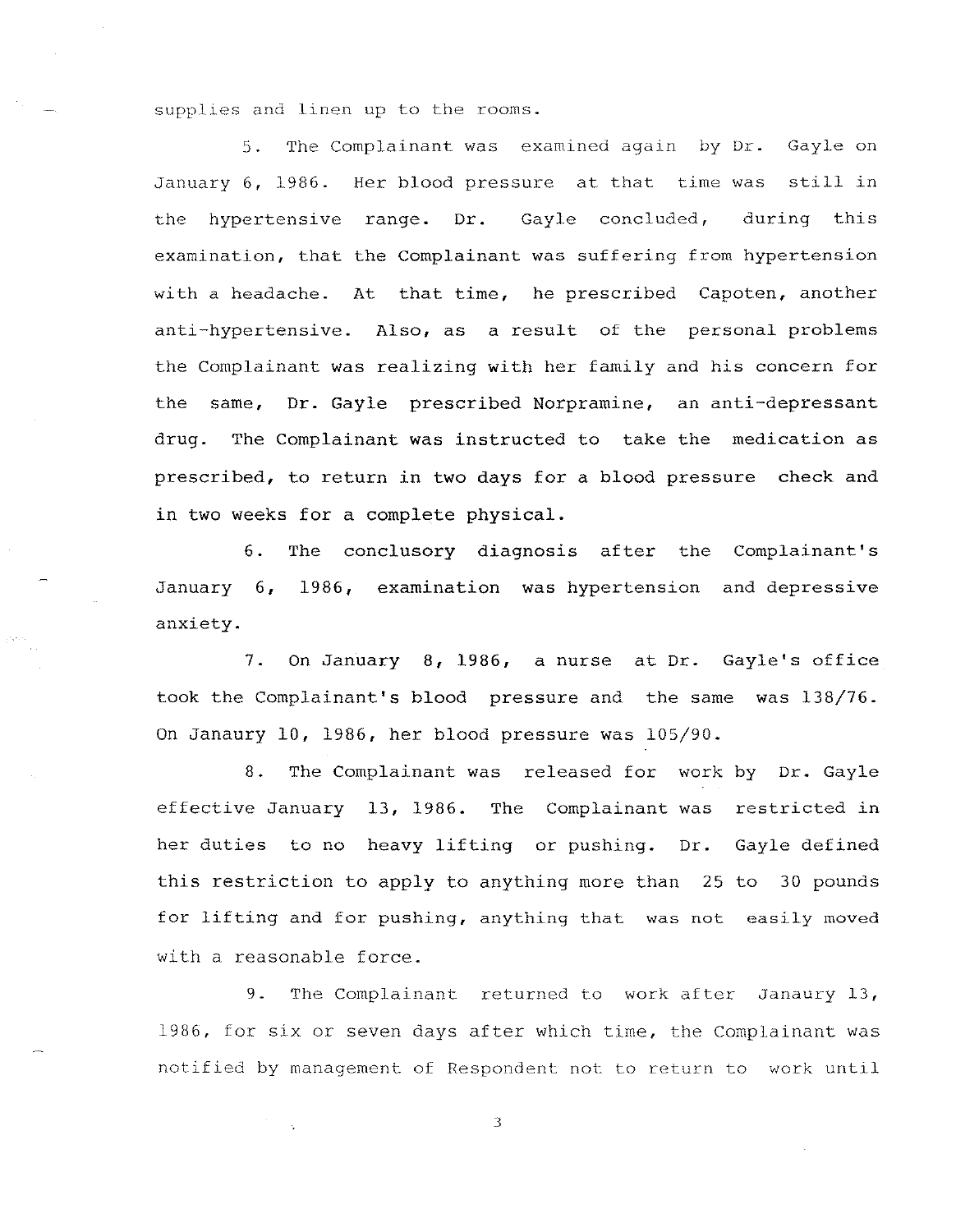she had a full release from the physician; meaning an unrestricted work release.

10. On January 17, 1986, Dr. Gayle performed a complete physical on Complainant. Of the tests performed on that date, the Complainant had an insignificant abnormal liver function, a normal EKG, normal chest x-ray, and normal blood results except for the liver function and cholesterol.

11. At this time, Dr. Gayle issued a modified restriction on Complainant's activites to the effect that she would be limited to routine housekeeping and no heavy pushing or lifting.

12. Dr. Gayle's last examination of the Complainant was on October 31, 1986, at which time the Complainant reported that she felt fine and no persistence in chest pains. The Complainant's blood pressure was still in a range that required continued medical supervision.

13. At that time Dr. Gayle concluded that the Complainant's hypertension problems were fairly under control.

14. Dr. Gayle was of the opinion that the hypertension realized by the Complainant was in part due to physiological reasons and in part psychological. The psychological source was stress and the physiological source was her weight.

15. After a review of the Complainant's job description, Dr. Gayle was of the opinion that the Complainant could perform each and every duty described; with the exception that the Complainant would need assistance to lift anything more than 25 to 30 pounds or if she had to move heavy furniture.

16. It was Dr. Gayle's opinion that the Complainant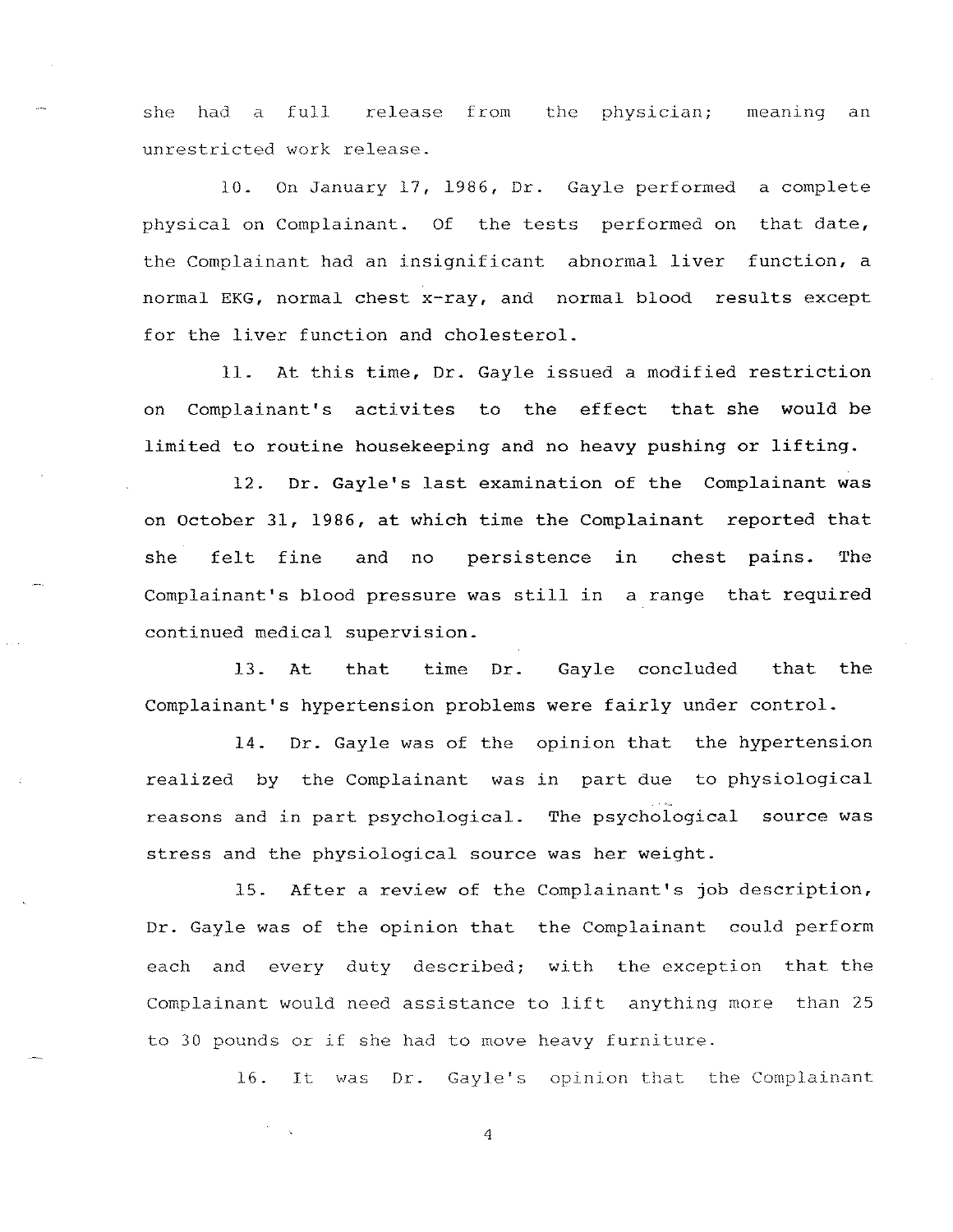would pose no potential hazzard to her coworkers nor would she be endangering herself with the normal activities of the job description provided. It was noted however, that the Complainant could not push the van that was used by the housekeepers to travel from building to building during the course of their work day; the Complainant had indicated that she was required to push the van on occasions when it would become stuck in the mud or snow.

17. Pushing of the van by housekeepers was not included within the job description listing the duties expected of housekeepers employed by the Respondent.

18. Management for Respondent had indicated to Dr. Gayle an apprehension to allowing the Complainant to return to work due to the possibility of her hypertension resulting in a injury or ailment which may ultimately be required to be compensated under worker's compensation. At the time of the public hearing, the Complainant was employed at a local restaurant performing cleaning and dishwashing duties.

19. Management for Respondent also informed the Complainant that her high blood pressure problem may result in her falling over dead at work which would cause the Respondent significant problems.

20. During her tenure with the Respondent, the Complainant was a conscientious and dilligent employee. In addition, she performed her work in a satisfactory manner.

21. The video tape exhibit, shown by the Respondent, did not reflect a normal days activity for the housekeepers, during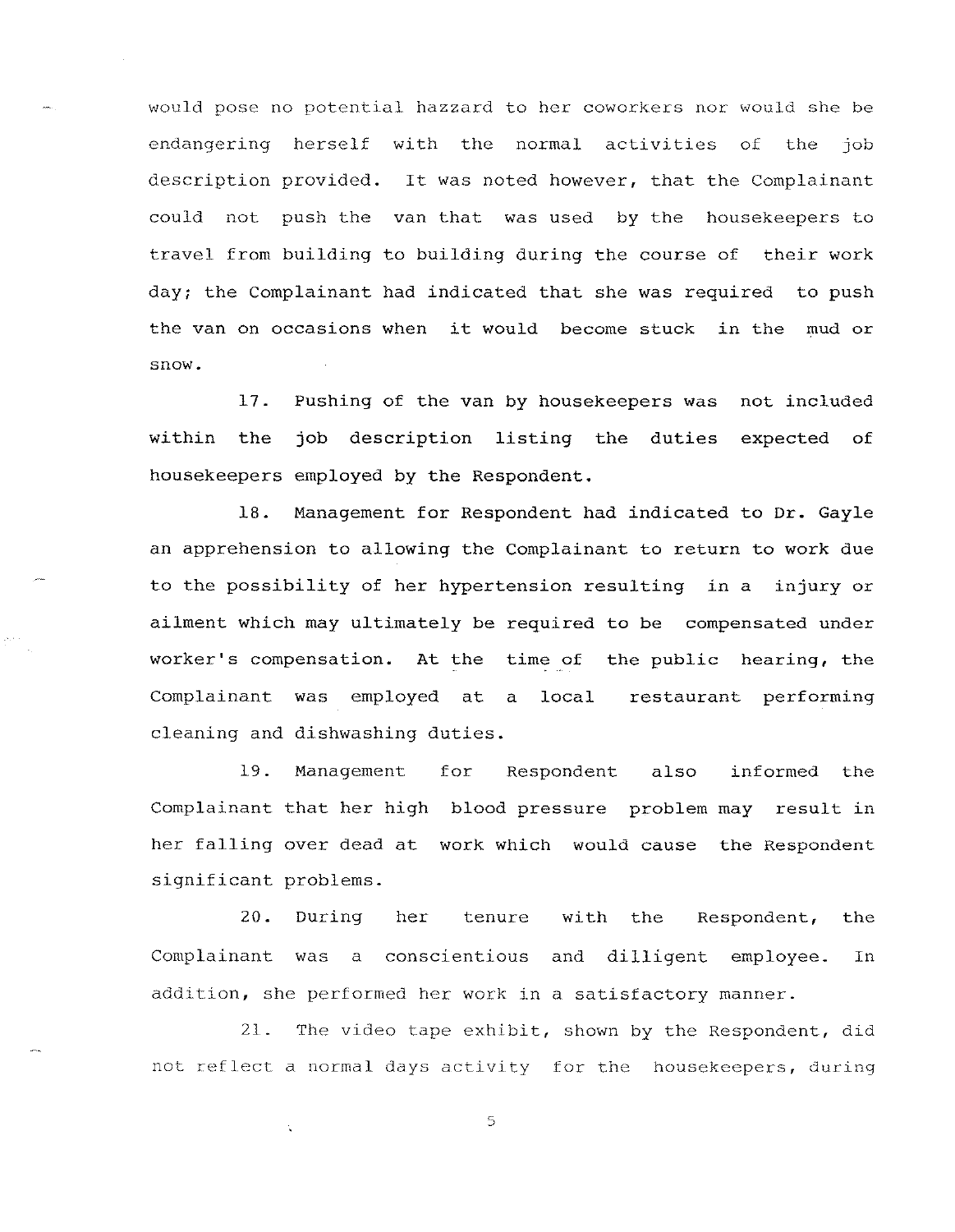the employment period of the Complainant. Many tasks were added to the video and some of ordinary tasks which were actually performed during Complainant's tenure were performed different than usual.

22. The housekeepers employed by the Respondent work in crews. Each crew had one van from which they retrieved their supplies and was transported between the housing units that were to be cleaned.

23. Of those tasks assigned to the Complainant, the task which would need modification, to fall within the parameters of the restrictions placed on the Complainant by **Dr.** Gayle, would be the supply boxes, which ordinarily would be carried by one individual and exceeded the weight restriction the Complainant was to perform within.

24. An inexpensive modification with a resulting insignificant time delay would have been to reduce the amount of supplies in one box to be included in two boxes. This would reduce the weight considerably and put the same well within the weight restriction the Complainant was required to work within.

age.

25. The Complainant gave each of the two return to work slips received from Dr. Gayle's office to Respondent.

26. Management for Respondent represented to the Complainant that she was being laid off effective January, 1986, but would be recalled in March, 1986. On or about February 28, 1986, Complainant received a letter from Respondent stating that she was terminated.

27. The Complainant cried for several days and was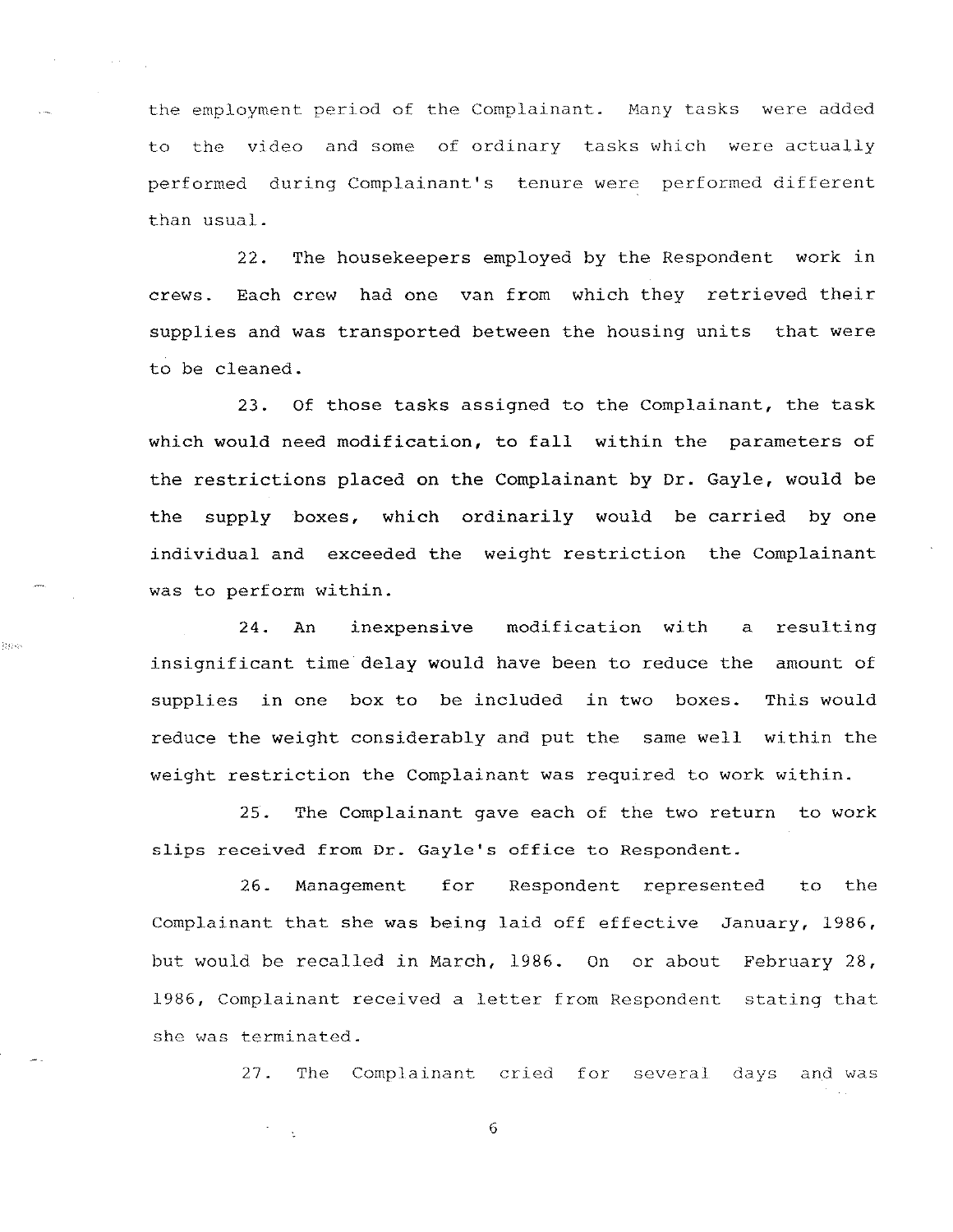unable to sleep for relatively the same period time as a result of having received the letter of termination. She was extremely embarrassed and humiliated to have been put in a position to disclose to her family that she had been terminated from employment that she had worked for more than seven (7) years. The Complainant continues to cry on occasion when reflecting on the termination and the circumstances surrounding the same.

28. After receiving her letter of termination, the Complainant approached Marc Zinder, a management employee of the Respondent. At that meeting, Mr. Zinder attempted to justify her termination by reading from a two page letter, purportedly written by Complainant's supervisor alleging that the Complainant dug through the trash, failed to scrubbed floors and failed to vacuum.

29. The Complainant at all times, during her tenure satisfactorily performed the duties requested of her by her superiors.

set

30. The Complainant reasonably mitigated her damages by seeking and obtaining employment subsequent to the receipt of her termination letter.

#### **DISCUSSION**

The Complainant, to establish a prima facie case of handicap discrimination must prove that she has a physical or mental impairment which substantially limited one or more of her major life activities, or who has a record of such handicap, or who is regarded as having a handicap. Harrah v. Central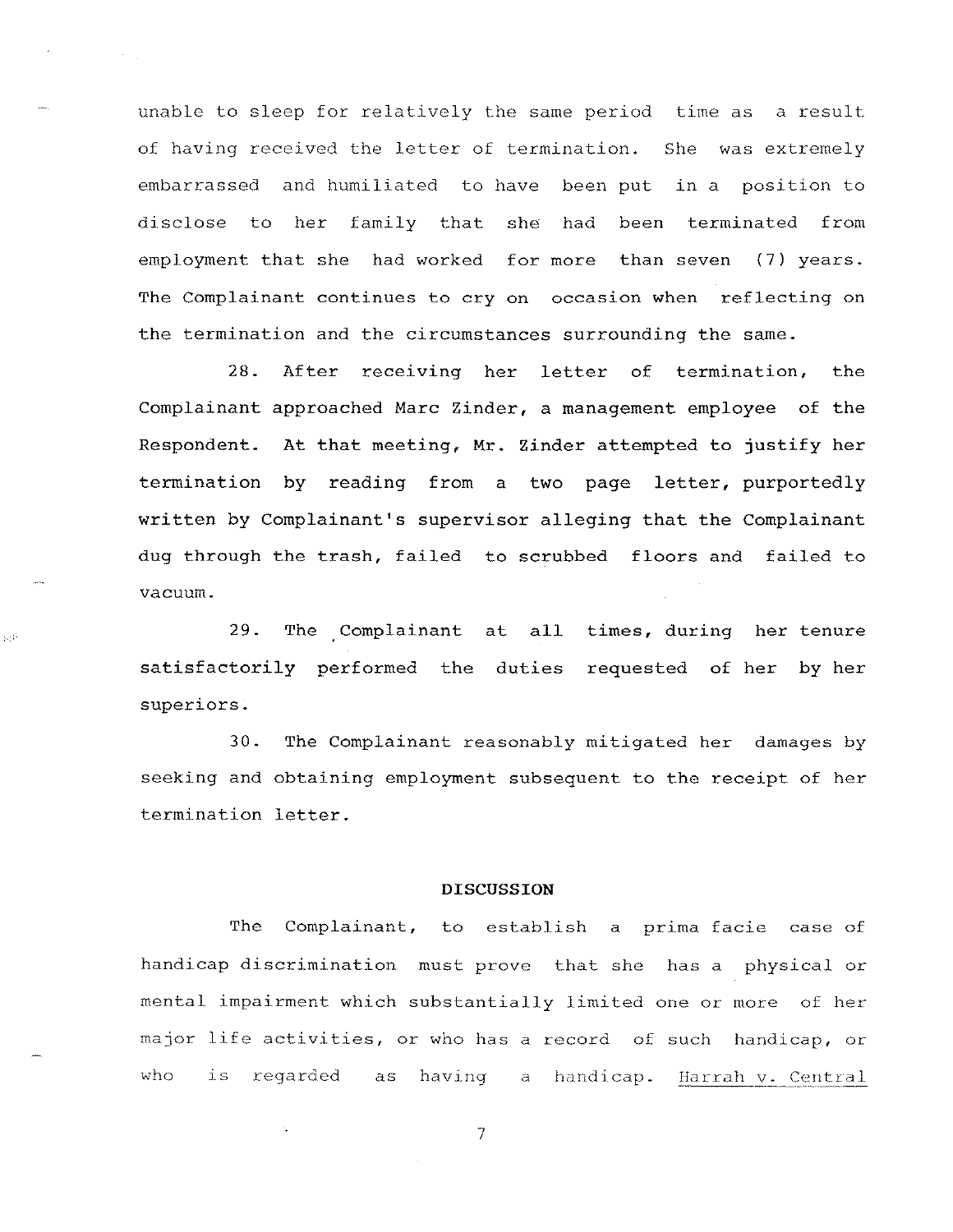Appalachian Coal Company, Docket No. EH-233-83 (West Virginia Human Rights Commission); Doe v. York University, 666 F.2d 761 (2nd Cir. 1981); Pushkin v.Board of Regents, 658 F.2d 1372 (10th Cir. 1981); Treadwell v. Alexander, 707 F.2d 473 (11th Cir. 1983).

 $\sim 40\,$  km  $^{-1}$ 

In reaching a determination as to whether the Complainant has met her burden by establishing that she is. in fact a handicapped individual, the number and types of jobs from which the impaired individual is disqualified, the geographical area to which the individual has reasonable access, and the individual's job expectation and training are all relevant to the determination. Forissi v. Bowen, 794 F.2d 931 (4th Cir. 1986); Jasseny v. United States Postal Service, F.2d 1244 1985). (6th Cir.

After considering the evidence of record most favorable to the Complainant, the Examiner finds that the Complainant established that she was regarded by the Respondent as having a handicap; ie., hypertension, which Respondent perceived, and acted upon, as substantially affecting her ability to perform general hcusekeeping duties. Harrah, supra.; Doe, supra.; Pushkin, supra.

Complainant proved a prima facie case of handicap discrimination by establishing that she was capable of performing the duties of housekeeper, and, but for the Respondent's arbitrary decision (inconsistent to the medical opinion of Complainant's attending physician) that she was too much of an exposure to a future disability claim, she was laid off and

8

 $\tau=\frac{1}{4}$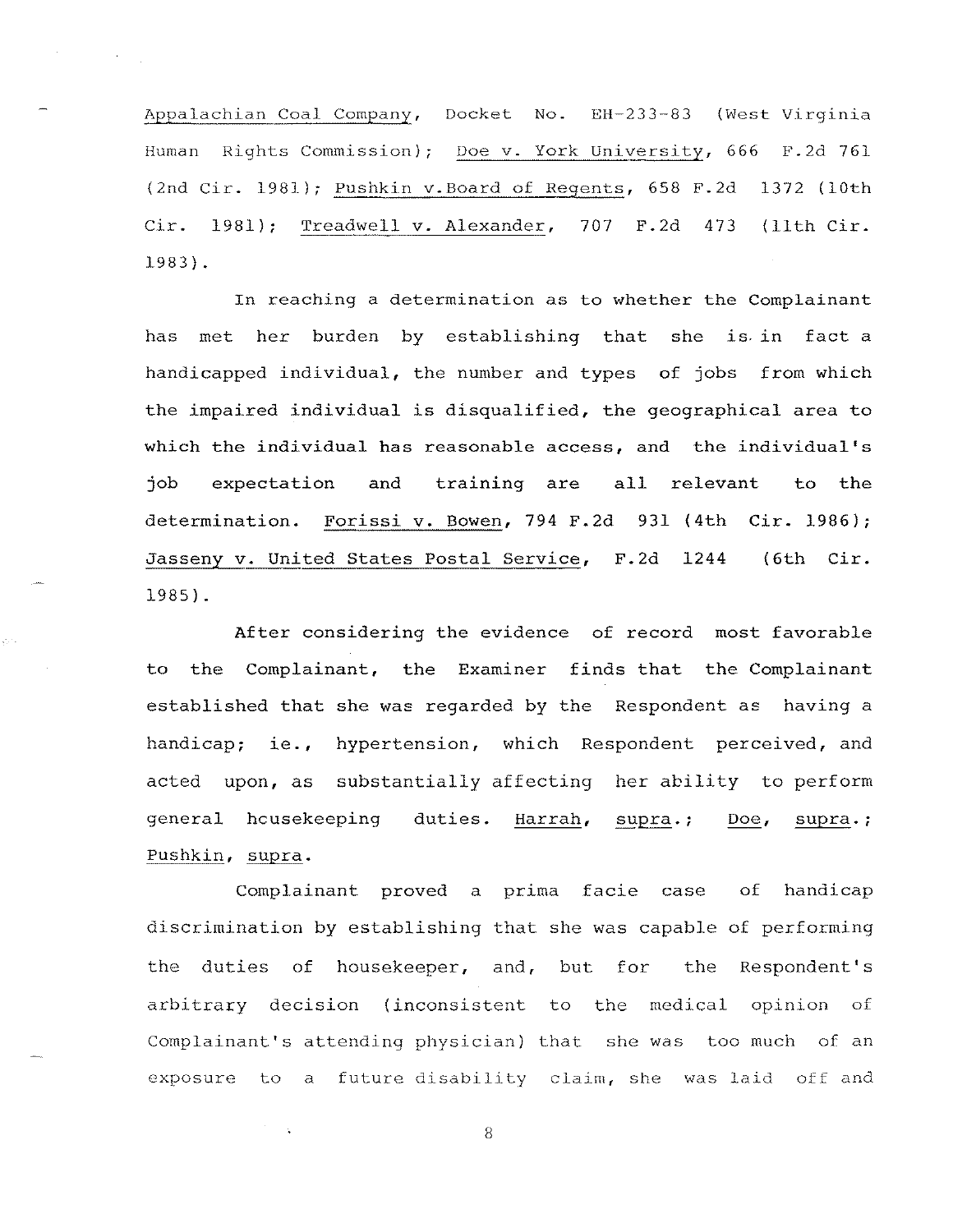ultimately terminated as a result of the regarded handicap. Harrah, supra.; Doe, supra.; Pushkin, supra.

The Respondent articulated reasons that Complainant's adverse employment treatment was a result of her failing to perform mopping and vacuum duties and pilfering the trash was inconsistent to the overwhelming evidence by her co-employees, and accordingly provided no weight.

Having failed to articulate a credible legitimate nondiscriminatory reason for its adverse employment action in this case, the Complainant has met her burden by a preponderance of the evidence that her layoff and termination were the result of unlawful handicap discrimination.

# **CONCLUSIONS OF LAW**

1. The West Virginia Human Rights Commission has jurisdiction over the parties and the subject matter herein.

2. The Complainant is a handicapped person within the meaning of the West Virginia Human Rights Act.

3. The Complainant proved that she was a handicapped individual within the meaning of the act. More particularly, hypertension is a physical condition which was regarded and acted upon by Respondent as substantially limiting one or more of Complainant's major life activities.

4. The Complainant proved a prima facie case in that she introduced evidence to show that she is handicapped individual under the meaning of the act, that she was capable of, and did, perform the duties of housekeeper, if accommodated for the 2S to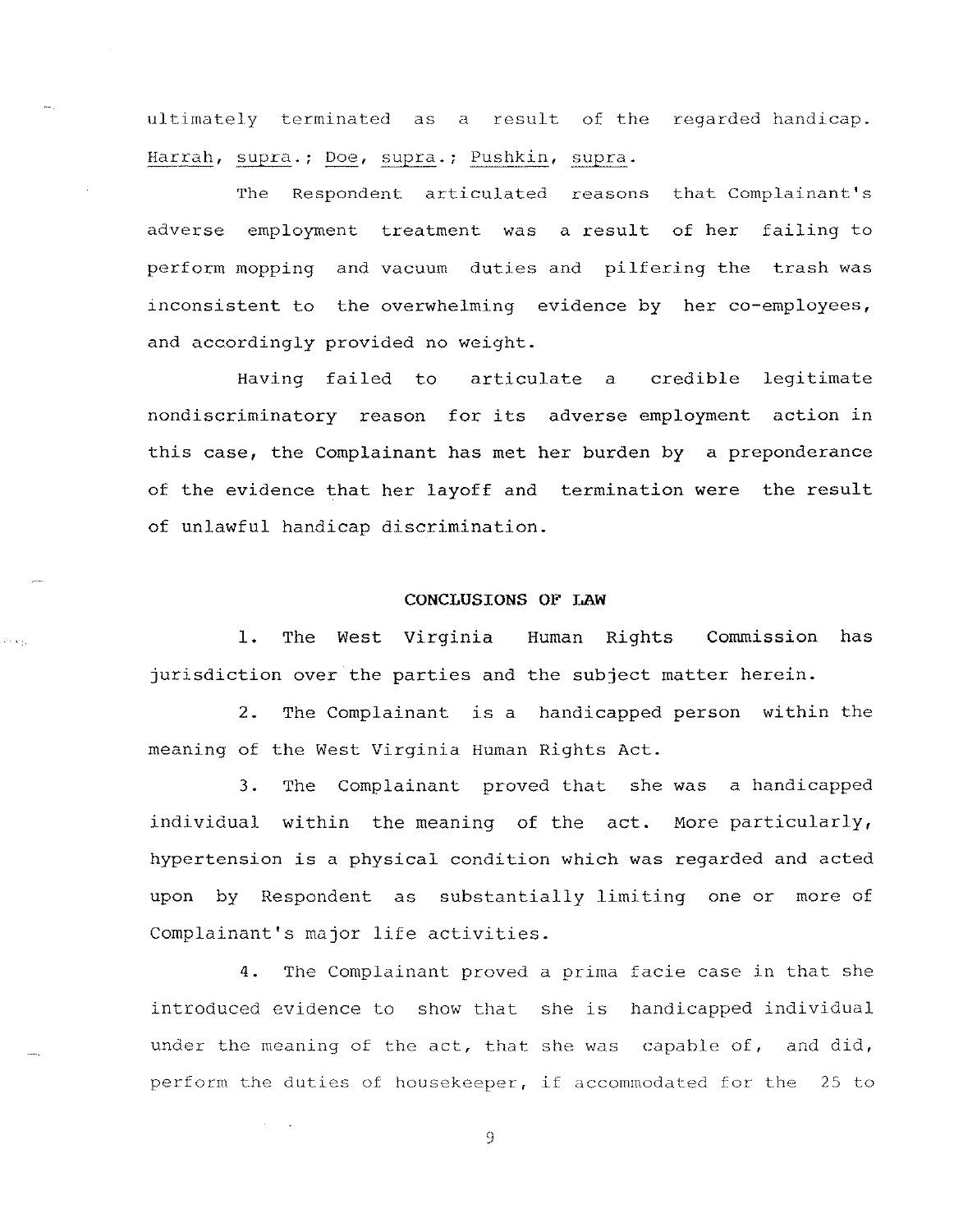30 pound weight restiction, and that she was terminated from her employment because of her handicapp.

 $\lambda_{\rm{max}}$ 

era,

5 . Complainant's layoff In January of 1986 and her subsequent termination on or about February 28, 1986, were solely on the basis of her handicapp and specifically, as a result of Respondent's anticipation and fear that her condition may worsen or become worker's compensation related in the future.

6. Respondent's articulated reasons for its layoff and termination of Complainant in Janaury and February of 1986, respectively is pretextual.

7. Had the Respondent retained the Complainant in her employment and accommodated her with the weight restrictions prescribed by her physician, the Complainant would have been able to continue her satisfactory performance as a housekeeper in Respondent's employment.

8. Respondent's articulated position specifically addressing their ability to accommodate the Complainant is also determined to be not credible. Particularly, since only a minimal time delay would have been realized to reduce any supplies carried by Complainant, from a one box situation, to more than one box, requiring more than one trip from the van. Further, inasmuch as, the housekeepers worked in a crew, assisting the Complainant in lifting or pushing furniture, weighing in excess of the applicable weight restrictions would have been insignifcant at best, and well within the normal conduct of the crew, as indicated by the testimony several crew members during the hearing. Also, the evidence supports the

10

 $\sim$   $\sim$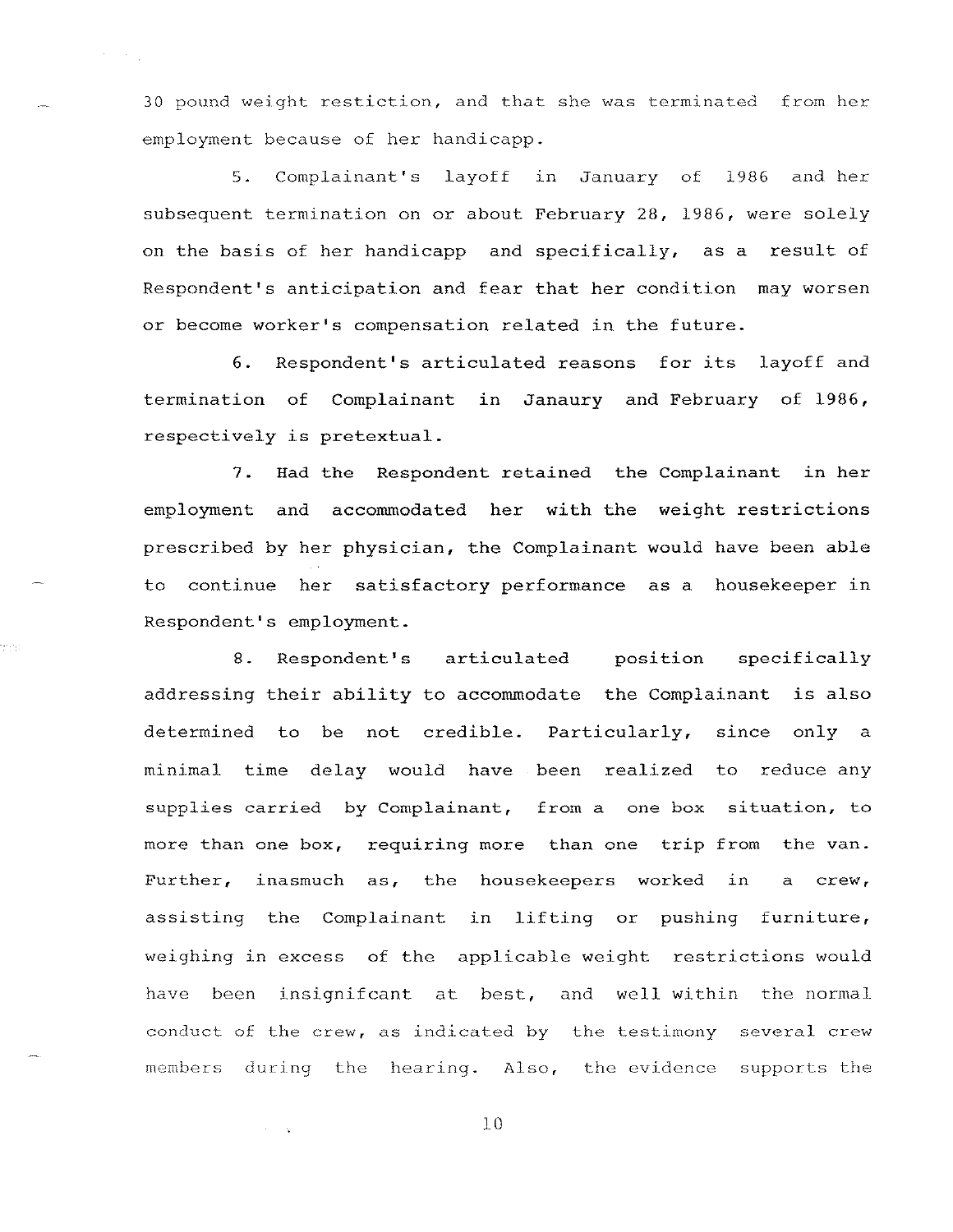conclusion that the Complainant's continued employment would not result in a substantial risk to herself or others. In fact, the evidence from other housekeeping employees was that members of the crew routinely would take up the "slack" when a member of the crew was not feeling up to par.

9. The Respondent has failed to show, by credible evidence, that its layoff and ultimate termination of Complainant was based upon a bonafide occupational qualification, upon undue hardship, or, upon a threat to safety, in that Respondent failed to show that there was a reasonable probability of substantial risk to Complainant or others if Complainant had been retained as an employee.

10. Respondent's employment procedures, applied to Complainant, unlawfully discriminated on the basis of handicap in the following respects: as they were

 $\mathcal{G}\left( \mathcal{G}\right)$ 

a. The failure of the Respondent to set a clear and reasonable timetable for Complainant to provide a full release from her physician represents a failure to offer reasonable accommodation in light of Complainant's handicap.

b. The failure of the Respondent to hold Complainant's former position open for the Complainant for a reasonable time, without proving that to do so would have imposed an undue hardship, represented a failure to handicap. reasonably accommodate Complainant's

c. The failure of Respondent to accept a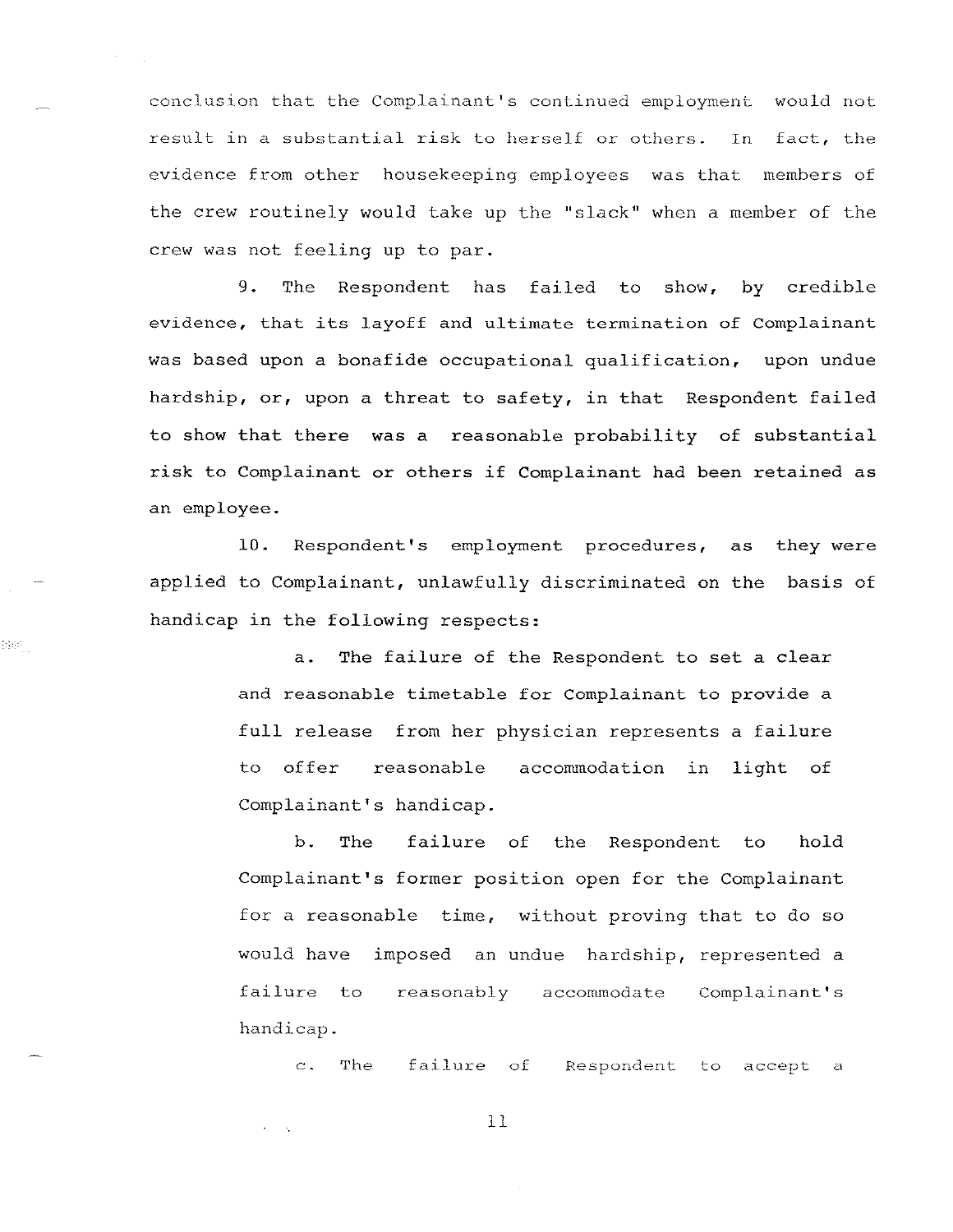qualified release from the Complainant's physician, who was qualified to certify Complainant's ability to work with accommodation, violated Respondent's duty not to discriminate on the basis of what it believed to be a handicap.

11. Complainant is entitled to receive back pay in the amount she would have earned had she been retained by Respondent on or after January 21, 1986, in the amount of \$5,614.34 less interim earnings of \$1,693.40. The back pay is calculated based upon the Complainant's yearly average gross earnings from Respondent for the calendar years 1980, 1981, 1982, 1983, 1984 and 1985. Those figures are as follows:

| 1980 | \$4,864.57 | 1983 | \$4,743.00 |
|------|------------|------|------------|
| 1981 | \$5,216.31 | 1984 | \$5,928.14 |
| 1982 | \$6,081.60 | 1985 | \$6,852.41 |

 $\langle \cdot, \cdot \rangle_{\mathcal{G}}$ 

12. West Virginia Department of Employment Security payments represent collateral benefits and should not be deducted from a back pay award.

13. In view of the seriousness of the offense and its effects upon the Complainant, she is further entitled to an award of \$25,000.00 as damages for humiliation and emotional distress.

14. The Human Rights Commission is entitled to recover its costs incurred in presenting proof of the Complainant's handicapping condition.

#### PROPOSED ORDER

Accordingly, the Examiner does recommend the Commisssion

12

 $\omega = -\infty$